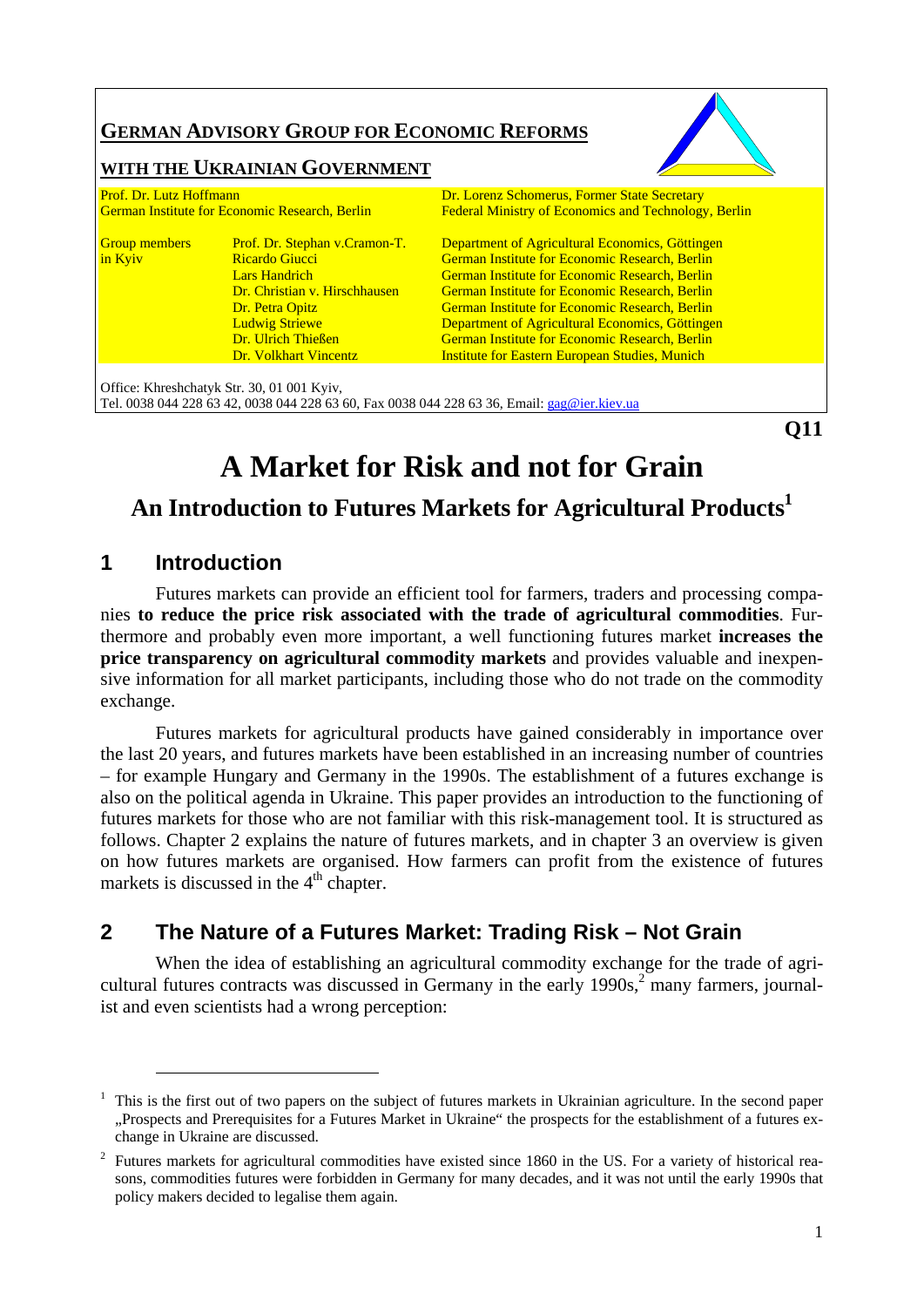- 1. A first concern was that the establishment of a futures exchange has a rather negative impact on the 'small producers'. In fact, many people believed that futures only benefit big players and that these markets can worsen the situation of farmers.
- 2. Second, many people believed that futures markets provide for another marketing channel, i.e. that the existence of a futures market means that farmers can sell their products not only to the local elevator or processor, but also at the futures exchange.

These assessments are wrong. In fact, futures markets provide **valuable and inexpensive information for everybody in the market, especially for farmers**, who are normally not able to maintain their own market information systems. This means that futures markets especially improve the information available to farmers, thus improving their competitive position relative to big players. Second, futures markets do not provide for a new marketing channel. In fact, the basic idea behind a futures market is that of **trading risk, not agricultural commodities such as grain**. The scepticism futures markets are viewed with is probably due to the fact that they are complex and their functioning requires some explanation. This is provided in the following:

#### *2.1 The Forward contract*

The nature of a futures contract can probably best be explained by its historical development out of the forward contract. Forward contracts are widely used also in Ukraine. In a forward contract, two partners typically agree on the future delivery of a certain amount of a commodity: for example, in March a farmer signs a contract in which he promises to deliver 100t of  $3<sup>rd</sup>$  class wheat to a trader in August of the same year. This is a private contract and the contract partners have to agree on many details individually: the amounted quality of the grain, the delivery date and location, who will deliver, and, in case one of the parties breaches the contract, appropriate sanctions. Such a contract is concluded voluntarily and has many advantages for the contractors. Both of them know about the price and the quantity delivered in advance. This enables farmers to plan their production and processors to use their storage and processing facilities more efficiently, and can, therefore, reduce their costs (processors have to provide less storage facility due to in time delivery of the grain, etc.).

On the other hand, once such a contract has been signed, it is difficult to step back from it even if the farmer cannot deliver (for example due to crop failure). This has to be distinguished from the enforceability of forward contracts. Often a situation arises in which the price has dropped compared to the expected price. In this case the buyer has an incentive not to take delivery of the commodity under the terms of the forward contract but rather to buy it on the market at the prevailing spot price. If, on the other hand the price has increased, the seller has an incentive to breach the forward contract. Of course, if one contract partner breaches the contract, the other can take legal action. But this costs time and other resources (e.g. lawyers), and there is no guarantee that the legal action will be successful. Even if it is, the losses incurred (for example due to a production standstill etc. caused by the breach of contract) may not be fully compensated.

#### *2.2 Contract enforcement*

This is the reason why a system was developed in the 1860s in Chicago that ensures contract enforcement in a simple way. Actually, this so-called clearing system is at the core of any exchange world-wide. If two partners have signed a contract in March for the delivery of 100t of grain in August for the price of UAH 500/t they employ a third and independent party. This party, called the **clearinghouse,** ensures contract enforcement. When the contract is signed, both contractors make a deposit – the so-called **margin –** with the clearinghouse. If the margin is for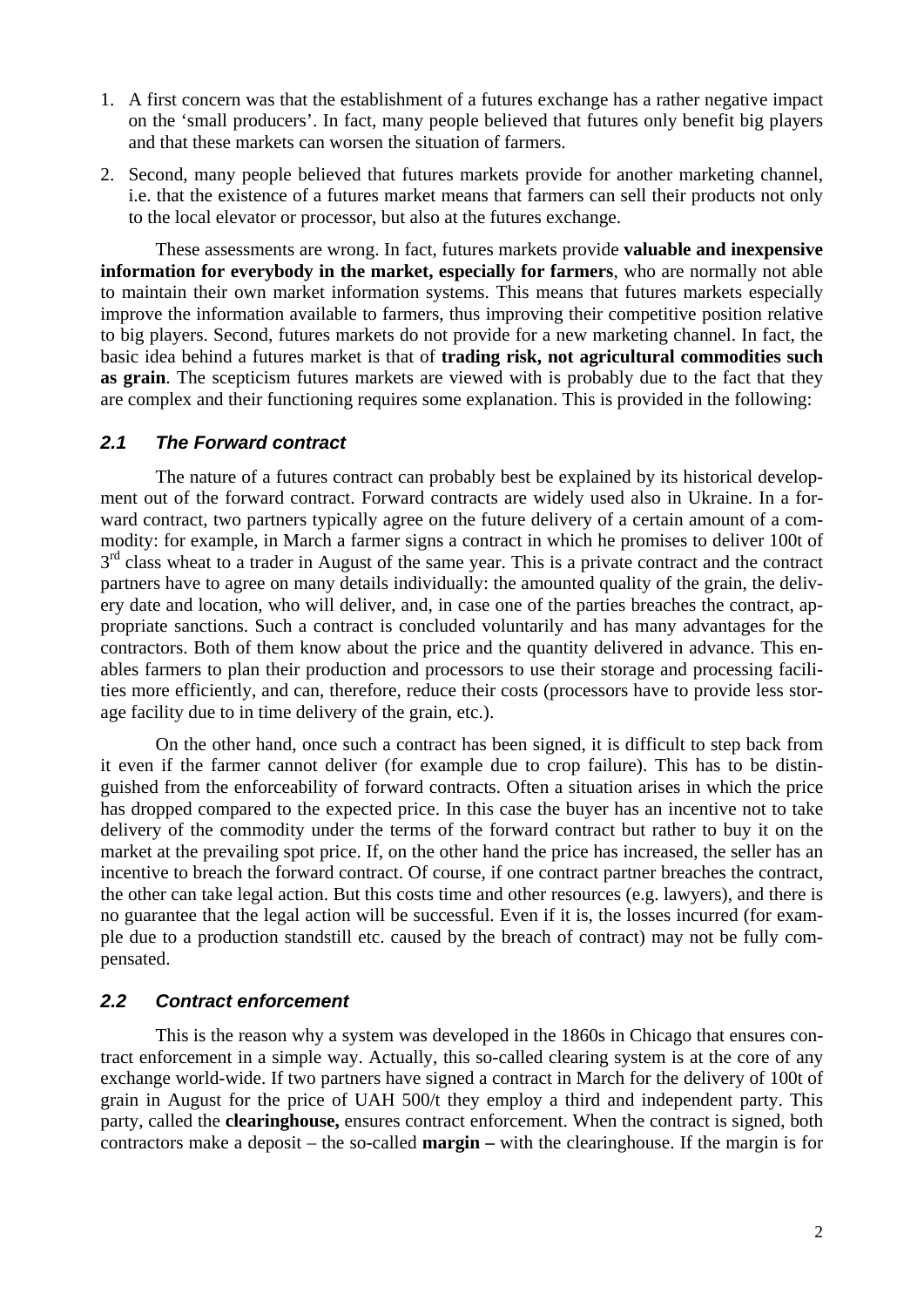example 10% of the contract volume,<sup>3</sup> it amounts to UAH 5,000 for the contract outlined above (10% of 100t \* 500 UAH/t).

When the contract is due in August several situations can arise (table 1):

- 1. The market price is UAH 500/t. This means, that neither the buyer nor the seller have lost any money in comparison to the market price they expected. The clearinghouse transfers the initial margin back to the two contractors after the contract is fulfilled.
- 2. If the price has risen for example to UAH  $550/t$  the buyer is better off. According to the contract he pays UAH 500/t for grain that is worth UAH 550/t on the spot market. Hence, he pays UAH 50,000 instead of UAH 55,000, which is to his advantage. But the seller is disappointed. He is obliged by the contract to deliver grain for UAH 500/t that he could sell for UAH 550/t. So the seller has an incentive to breach the contract. However, if he does so, the clearinghouse will not return his UAH 5,000 margin. Instead, this marging will be transferred to the buyer. Hence, the buyer gets his margin back (UAH 5,000), plus the seller's margin (UAH 5,000). Even though he is forced by the sellers breach of contract to purchase his grain on the spot market for UAH 55,000, the receipt of the seller's margin leaves him with a net payment of UAH 50,000; as if the contract had been fulfilled. Similarly, the seller receives UAH 55,000 for his grain on the spot market, but he forfeits his UAH 5,000 margin. In the end, therefore, he too is faced with the same conditions as stated in the original contract.

| Date          | Price in UAH/t                                  | <b>Sellers</b> position | <b>Buyers position</b>                                                         |                   | <b>Clearinghouse accounts</b> |
|---------------|-------------------------------------------------|-------------------------|--------------------------------------------------------------------------------|-------------------|-------------------------------|
|               |                                                 |                         |                                                                                | <b>Seller</b>     | <b>Buyer</b>                  |
| <b>March</b>  |                                                 |                         | Seller and buyer conclude on a contract, delivery August UAH 500/t   UAH 5,000 |                   | <b>UAH 5,000</b>              |
|               | The total contract volume amounts to UAH 50,000 |                         |                                                                                |                   |                               |
|               |                                                 |                         | Contractors deposit 10% of the contract volume at the clearinghouse            |                   |                               |
| <b>August</b> | UAH $500/t$                                     | UAH<br>- ()             | UAH 0                                                                          | <b>UAH 5,000</b>  | <b>UAH 5,000</b>              |
| <b>August</b> | UAH $550/t$                                     | <b>UAH - 5,000</b>      | $UAH + 5,000$                                                                  | UAH <sub>0</sub>  | <b>UAH 10,000</b>             |
| <b>August</b> | <b>UAH 450/t</b>                                | $UAH + 5,000$           | UAH -5,000                                                                     | <b>UAH 10,000</b> | UAH <sub>0</sub>              |

3. The opposite holds true if the price has dropped. In table 1, it is assumed that the price has fallen to UAH 450/t. In this situation the buyer has an incentive to breach the contract, but since he forfeits his margin as a result, at the end of the day both he and the seller face an effective price of UAH 500/t.

**Very important:** even if the buyer or the seller breaches the contract, this does not matter at all for the other contract partner, as the clearinghouse compensates the other party by exactly the amount that has been lost. The underlying mechanism is simple. If each contract partner deposits a certain percentage of the total contract volume at the clearinghouse, this ensures contract enforcement as long as the price does not change by more than this percentage. A margin of 10% (20%) enables the clearinghouse to level out profits and losses up to a price change of 10% (20%).

Of course, prices can change by more than 10% or even 20%. So it might appear reasonable for the clearinghouse to demand a much higher margin. However, it would be quite expansive for the contract partners to deposit 50% or even more at the clearinghouse. Therefore, over time exchanges developed so-called **margin-call system**. If the price on the market drops (rises) by more than 10% during the contract span, the clearinghouse asks the buyer (seller) for another

 $3 \times 10$  How the margin is set is explained in greater detail below.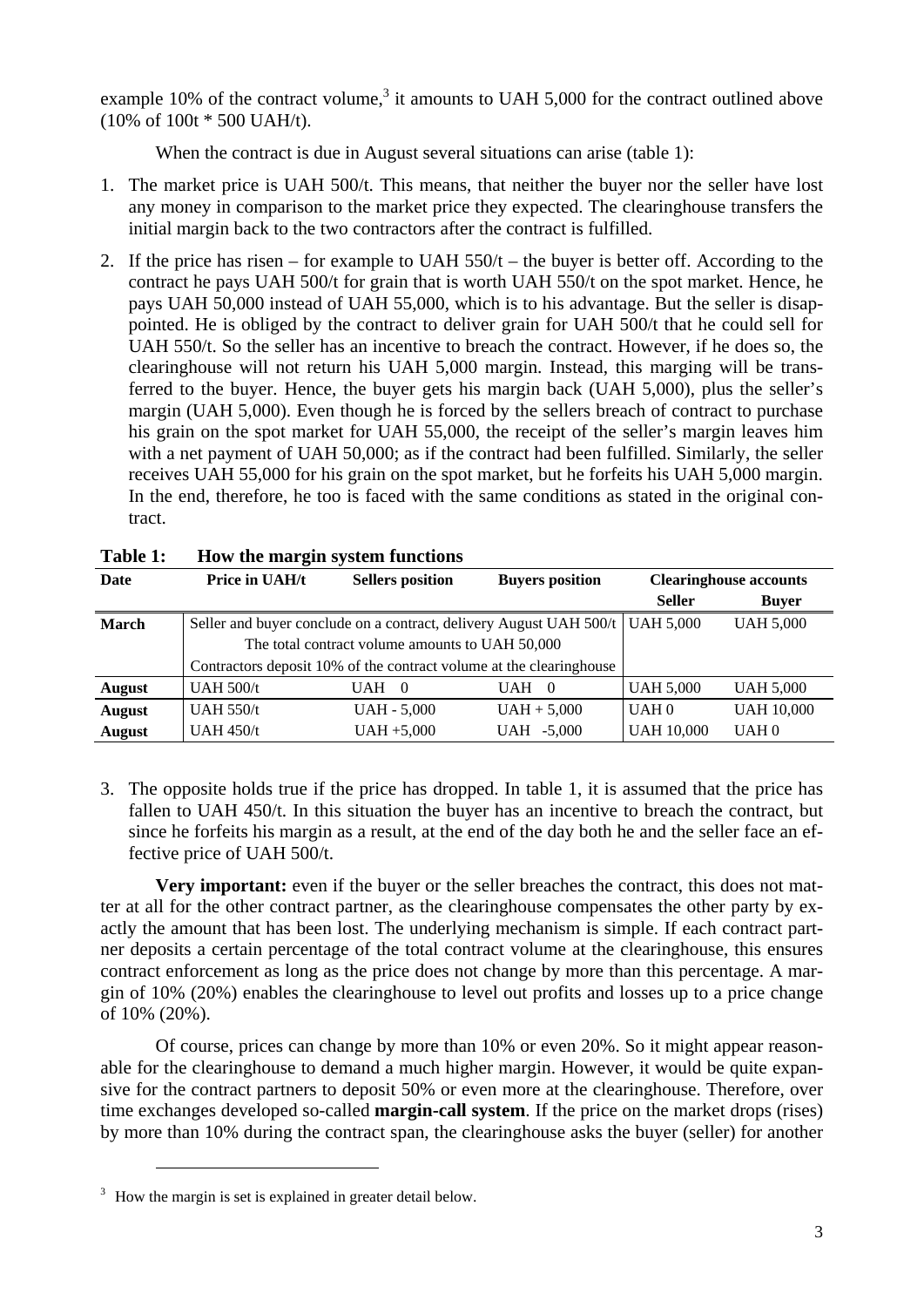5% of the contract volume. This **margin call** ensures that at any time the clearinghouse can compensate the other party if one party breaches the contract. Changing market prices automatically trigger margin calls, and therefore profits and losses are levelled out during the contract span. This is a major difference to forward contracts, where profits and losses are levelled out on the date of delivery. $4$ 

#### *2.3 The standardisation of futures contracts*

The margin system with the clearinghouse is not the only feature that distinguishes the futures market from the forward market. A second important feature is the **standardisation of contracts**. The specification of a futures contract is not individually negotiated by the contract partners. Instead, the partners purchase contracts that have been standardised by the exchange. A typical contract at the Chicago Board of Trade  $(CBoT)^5$  is the wheat contract. The so-called contract specifications are the size (5,000 bushel of wheat, whereas one bushel of wheat is 27,216 kg), the deliverable grades (No. 2 Soft Red, No. 2 Hard Red Winter and other varieties), the delivery location (for example one or more ports on the Mississippi river) and the delivery month (July, September, December, March and May). The latter means that different contracts for the same commodity are traded at futures exchanges; these contracts are identical in all but one respect, the delivery date. Hence, a participant who wishes to use futures contracts, for example in Chicago, has to decide on the delivery month and then buy or sell a contract at the exchange at the prevailing price.

#### *2.4 Actual delivery: The exception, not the rule*

The future contract certifies a commitment to deliver (seller) or to accept (the buyer) a certain amount of a certain product at a certain place and point in time (the delivery month). One can easily imagine that this commitment can be traded. It does not matter for the buyer A whether seller B or C is the contract partner. And for the seller of a contract D, it does not matter whether buyer E or F promises to take delivery. Hence, the once concluded, futures contracts can be traded.

Furthermore, buyers and sellers are seldom interested in actually fulfilling their contracts; they rarely use futures markets as a means of trading physical commodities. Instead, they use futures markets as a **risk management tool**.<sup>6</sup> A farmer who in the month of March sells a September wheat contract for UAH 500/t knows that he will end up receiving UAH 500/t for his wheat, regardless of how the spot price develops in the interim. Even if the spot price has fallen and he only receives UAH 450/t, he will be reimbursed by the mechanism described above for the difference of UAH 50/t. So selling a futures contract is a means of '**locking in**' a price. This reduces risk and allows the farmer to concentrate on doing what he does best (farming), rather than worrying about prices. Similarly, the buyer of a contract knows that he will not have to pay more than UAH 500/t in September, even if he buys the grain on the market and the price has risen to UAH 550/t. He will receive the margin from the seller and therefore face an effective price of UAH 500/t. This enables the buyer – a trader or a processor, for example – to plan ahead as well.

Note that both the buyer and the seller will end up trading the actual physical grain on the spot market. To cancel their respective commitments to buy and sell on the futures market, they

<sup>4</sup> In practice, the collection and management of margin calls is more complicated. What is important is that the enforcement of the contract is ensured at any point in time. For a discussion of the clearing system see for example Chicago Board of Trade (1997): Commodity Trading Manual. Chicago.

<sup>5</sup> See www.cbot.com.

<sup>6</sup> This process is called 'hedging' and explained in detail in section 4.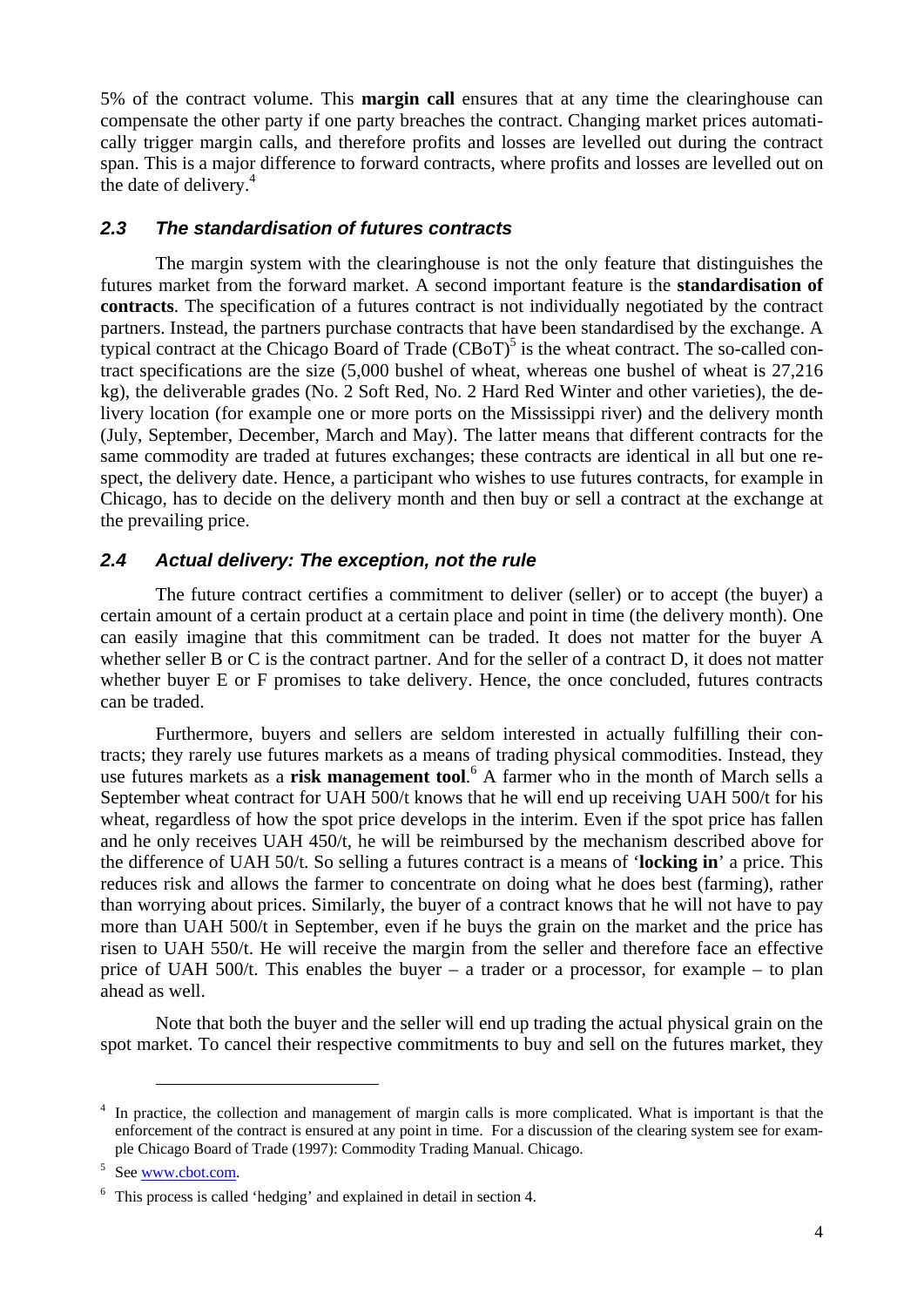will respectively sell or buy offsetting futures contracts shortly before the due date. For example, the farmer will cancel the September contract that he sold in March by buying a September contract shortly before September contracts expire. The farmer will thus hold two contracts, one in which he promises to deliver, and one in which he promises to take delivery. These commitments offset one another, leaving the farmer with no net commitment or 'open position' on the futures market. The buyer will do the opposite to cancel his commitment. Actually, on most futures exchanges world-wide less than 2% of all the contracts are concluded with physical delivery. **Hence, the futures exchange is not a new marketing channel for commodities but rather a place where the risk of falling or rising prices is traded!** 

#### *2.5 Summary: The difference between a forward and a futures contract*

The **differences between forward contract and futures contracts** are summarised in table 2. They include standardisation, tradability, integrity (how contract enforcement is ensured), payment, fulfilment, transaction costs (all costs that are accompanied with the search for a contract partner, negotiations, concluding a contract and contract enforcement), and risk.

| <b>Characteristic</b>                       | <b>Forward contract</b>                                                     | <b>Futures contract</b>                                                             |
|---------------------------------------------|-----------------------------------------------------------------------------|-------------------------------------------------------------------------------------|
| <b>Standardisation</b>                      | Not necessarily standardised, but mostly<br>concluded among the contractors | Quantity, quality, place and time of delivery<br>are standardised                   |
| <b>Tradability</b>                          | Almost no tradability, i.e. contracts can<br>not be traded on the market    | Contracts can be traded. Tradability depends<br>of the trade volume at any exchange |
| <b>Integrity (contract)</b><br>enforcement) | The same as in any other trade contract                                     | Is guaranteed by the exchange, <i>i.e.</i> the clear-<br>inghouse                   |
| <b>Payment</b>                              | Normally with delivery                                                      | During the duration of the contract via the<br>margin mechanism                     |
| <b>Fulfilment</b>                           | Physical                                                                    | Settlement, i.e. taking out an off-setting posi-<br>tion                            |
| <b>Transaction costs</b>                    | Individually negotiated                                                     | Brokerage fee and interest rates on margins                                         |
| <b>Risk</b>                                 | Contract fulfilment                                                         | The so-called basis risk and some others                                            |

**Table 2: Characteristics of forward and futures contracts** 

Source: Nelson, R., Forward and Futures Contracts as Preharvest Commodity Marketing Instruments. "American Journal of Agricultural Economics", Vol.67 (1985), S.17.

Nevertheless, futures contracts are not perfect substitutes for forward contracts. Instead, a functioning **futures market can complement the forward market**. A trader, for example, might be reluctant to offer a forward contract to a farmer for the purchase of a certain amount of grain after the harvest, because he does not know what the price will be following the harvest and is, therefore, confronted with price risk. If, for example, the price after the harvest is lower than was concluded in the forward contract, the trader will incur a loss. A functioning futures market enables him to reduce this price risk, as outlined above, and this will make him less reluctant to offer forward contracts to farmers, all other things being equal. Hence, offering forward contracts to farmers is less risky with a functioning futures markets than without. This is why the existence of futures markets can even increase the use of forward contracts.

### **3 Futures Markets Organisation**

 $\overline{a}$ 

An exchange where futures contracts are traded is essentially organised like any other exchange. Its heart is the trading place where offers are made by so-called **brokers**.<sup>7</sup> A contractor (for example farmer, food processor or trader) who wants to conclude a contract at the ex-

 $<sup>7</sup>$  Brokers are sometimes called traders. The word 'trader' used in this sense should not be confused with trader in</sup> the sense of a commodity trader such as Cargill or Nibolon.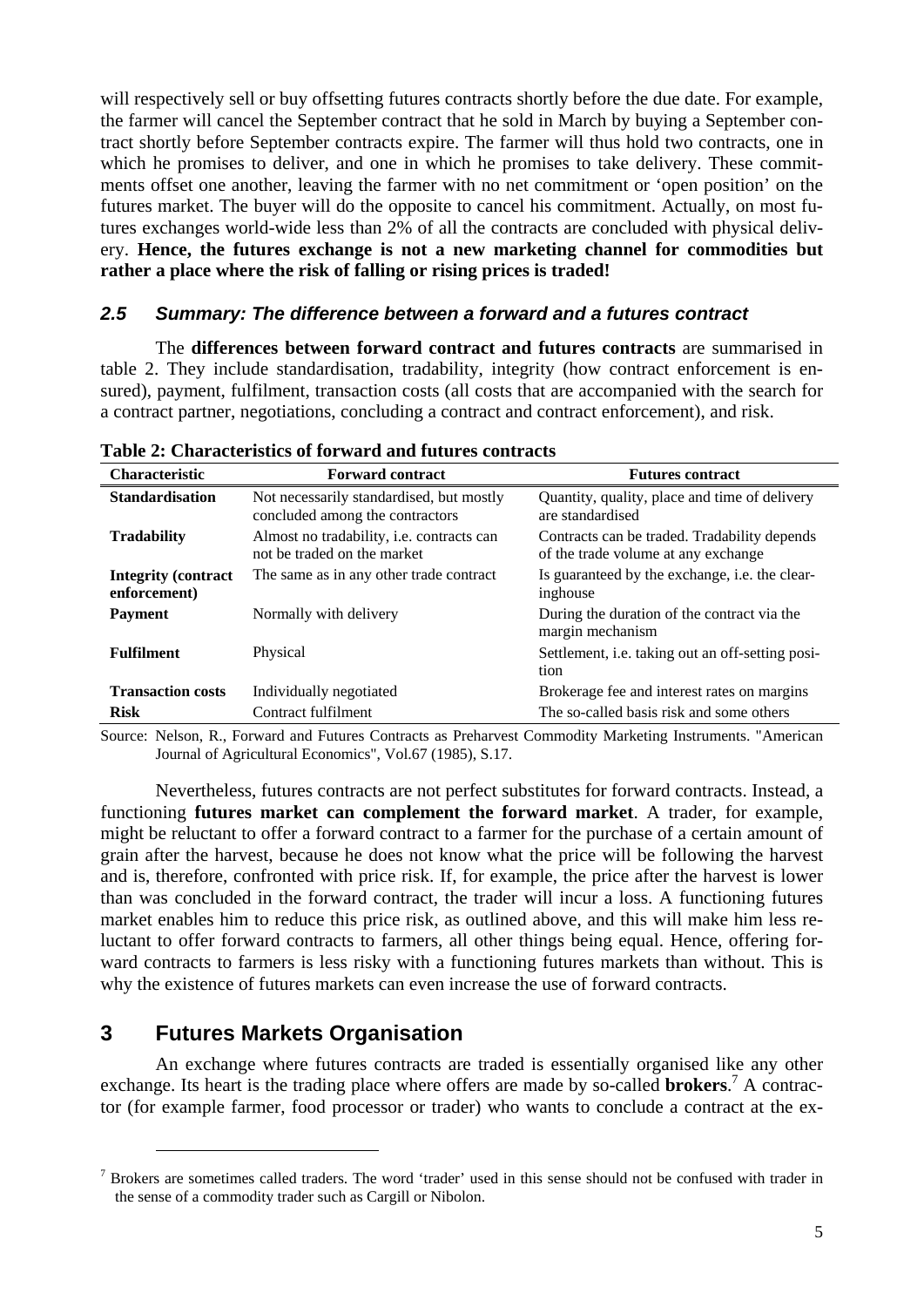change first has to approach a registered broker. The broker is responsible for the contractor's margin and has to ensure *vis-à-vis* the clearinghouse that all margins and margin calls are paid in time. The broker then enters a corresponding offer on the exchange. A typical order is, for example, that the farmer asks the broker to sell a contract (e.g. wheat, delivery March) within a certain price range – e.g. from UAH 480/t to UAH  $500/t$  – or not to sell at a price lower than UAH 500/t. The broker then looks for another broker who wants to buy a March wheat contract within the same price range. The brokers meet and trade contracts in a so-called 'pit' at the CBoT. In Hannover in Germany, on the other hand, a computerised trading platform was established. The computer system matches two offers if the brokers have put the same price or price range into the system. If so, a contract is automatically concluded.



**Figure 1: How an futures exchange is organised** 

Those who trade on an exchange can be divided into two major groups:

- **1. Hedgers**, as discussed above, are those market participants who have or will have (or need) the physical agricultural commodity at some future date and who are interested in reducing the associated price risk (hedging). Their aim to buy or sell futures contracts to offset the risk of changing prices on the spot market. In agriculture, farmers, traders and processors use futures to protect themselves from changing spot market prices.
- 2. **Speculators** take on the risk that hedgers wish to avoid. Speculators buy or sell contracts based on their beliefs that prices will either rise or fall; speculators believe that they know 'where the market is going'. Driven by potential profits, speculators provide the marketplace with an essential element – **liquidity** – enabling hedgers to buy or to sell contracts whenever they wish. This liquidity is important because it guarantees that hedgers will always be able to buy or sell offsetting contracts and thus close any open position on the futures market. Furthermore, to make sound forecasts of future price developments, speculators have an incentive to collect as much **information** as possible on the agricultural market in question. This behaviour is very important, because whenever a speculator manages to find a new piece of information, his subsequent trading activity on the futures market effectively makes this information public. If, for example, speculators receive plausible new information that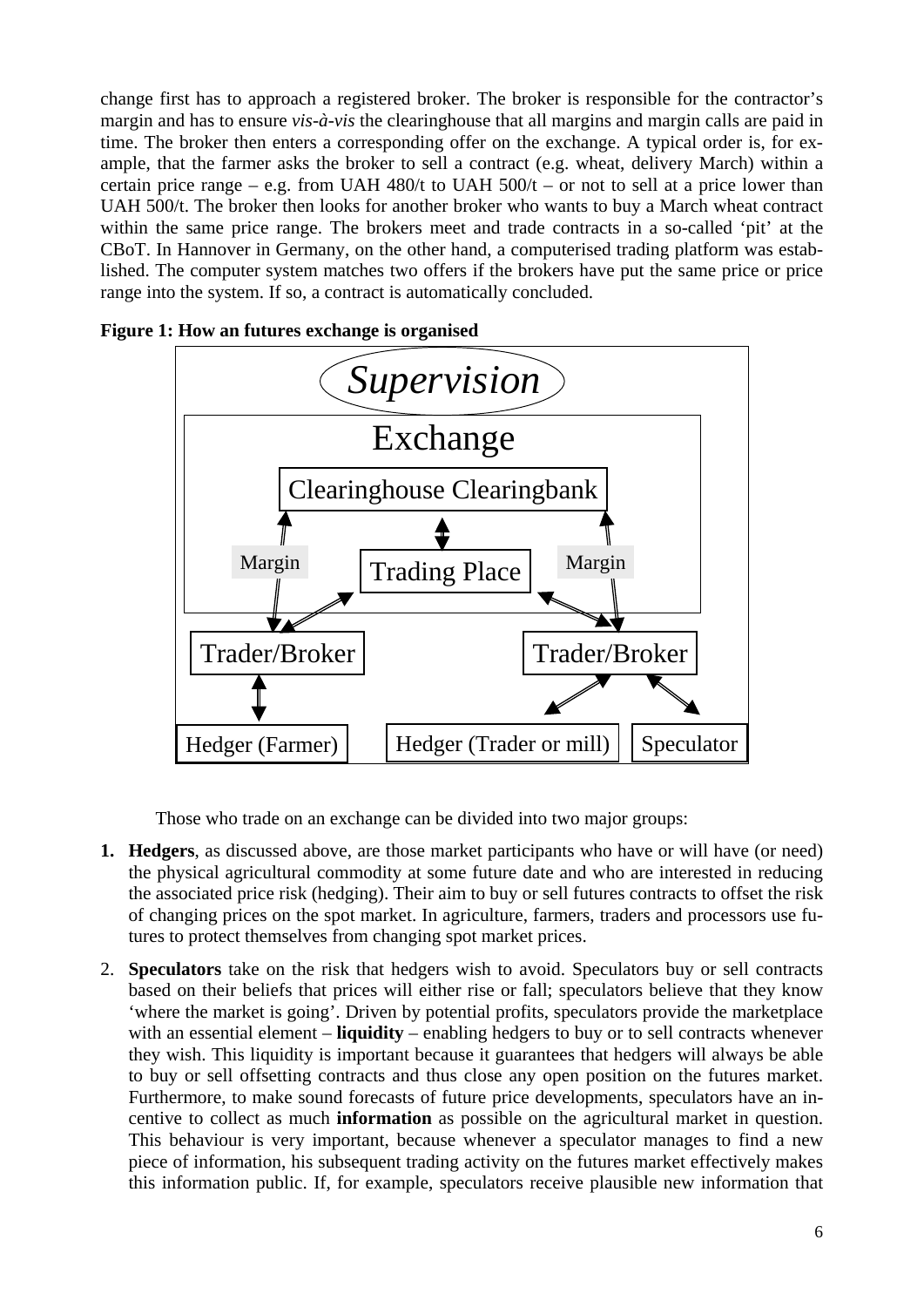the next wheat harvest in China will be smaller than anticipated, they will expect world market prices to increase. Hence, they will buy futures contracts today in the hope of selling them later at higher prices. These purchases, however, will drive up the prices of those futures contracts. In effect, therefore, the speculators' information will be incorporated into prices on the futures market, making it accessible to all. The price of a futures contract can therefore be seen as a sort of **forecast** that at any given point in time incorporates all the relevant information available on the market in question.

Trading on futures exchanges is not free of charge. First, the broker and the exchange have to be reimbursed for their services. They change **fees** that generally amount to some 0.5% of the contract volume, but can differ depending on the size of the orders and the market structure. Furthermore, the hedgers and speculators have to deposit the margin. As a rule, this deposit does not bear any interest payments. Hence, the margin and margin calls reduce liquidity and profitability in form of the foregone interest payments. At some exchanges the clearinghouse accepts bank or other securities such as shares as deposits.

## **4 Futures markets – a useful tool for farmers and others**

#### *4.1 Futures markets increase market transparency*

 $\overline{a}$ 

Futures markets are an efficient tool for all market participants that **increase market transparency and provide price forecasts** that would not otherwise be available in this form. A good example is that of the Netherlands. Dutch farmers who sell pigs for slaughtering often use the price quotation at the Amsterdam exchange (AEX) as a basis for their negotiations with the slaughterhouse. The AEX quotation is readily available via telephone or internet. The availability of this information to all participants reduces the information advantage that large traders or market participants would otherwise have *vis-à-vis* small farmers. Futures markets also help farmers to make better price forecasts. Farmers can used this information to plan their production, for example to reduce the acreage of those crops for which a falling price is expected.

The 2000/01 crop season in Ukraine provides a good example in which such information would have been very useful. A functioning futures contract for  $3<sup>rd</sup>$  class wheat, delivery September, could have had the following effects:

- 1. Market participants would have been confronted with the most up-to-date information available throughout the year. They would have recognised much earlier in the year, for example in December or January, that the price for wheat would drop dramatically after a bumper harvest, because of Ukraine's expected change from a net import to a net export position for  $3<sup>rd</sup>$  class wheat.<sup>8</sup>
- 2. Especially when it became clear in March and April that the spring-seeding campaign was quite successful – at this time the MAP increased its harvest forecasts to  $35$  mill. t – market participants at the exchange would no longer have accepted a price above the world market price. Hence, the price at which the September contract is traded would probably have dropped to UAH 550-600/t in early spring.
- 3. **Very important:** This would not have changed the prices prevailing on the spot market in the first half of 2001. Ukraine was in an import situation for milling wheat. Hence, with or without a futures market mills had to pay the world market price plus transport costs plus the import tax on grain.

<sup>8</sup> For a discussion of this problem see von Cramon-Taubadel, S. (2001): Price determination and government policy on Ukrainian grain markets. In: von Cramon-Taubadel, S., S. Zorya and L. Striewe (eds.): *Policies and Agricultural Development in Ukraine*, Shaker Verlag Aachen.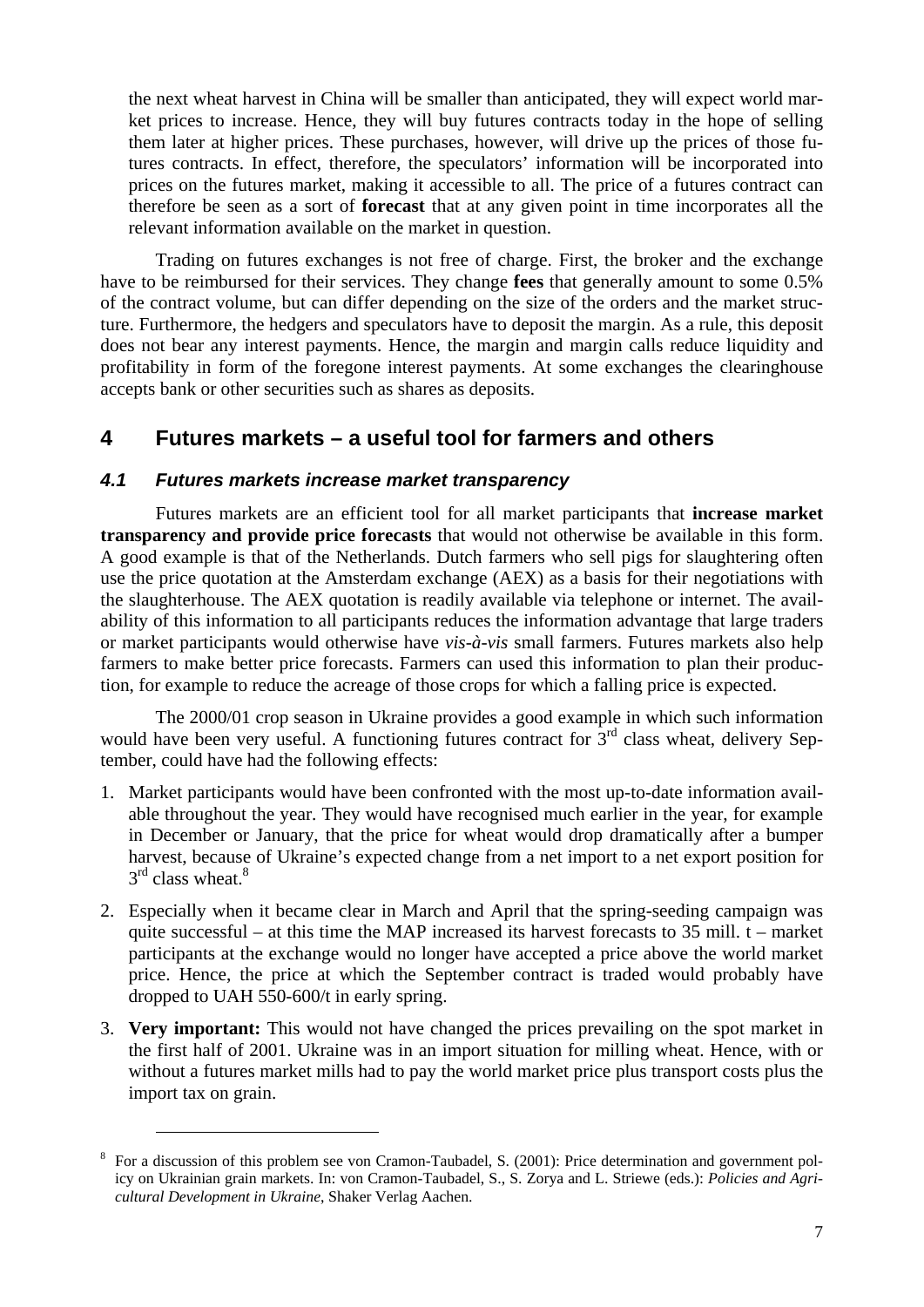- 4. Nevertheless the falling price of the September futures contract for 3rd class wheat **would have provided valuable information** on the prices to expect after the 2001 harvest. This information would have been available to all market participants: farmers, traders, banks, input suppliers and politicians.
- 5. In general, such information enables farmers to make more efficient decisions on input use and, therefore, the amount of grain to produce. It helps mills and other processing companies in their price negotiations with traders and farmers, and provides banks with useful information on the revenue farms can earn and, therefore, on their creditworthiness. Indeed, in some cases in Western countries, banks will insist that a farmer hedge his crop on a futures market as a precondition for providing this farmer with credit.

#### **However, its is important to consider:**

- 1. Futures markets do not have a systematic impact on the price volatility on agricultural commodity markets. By improving the information basis available to all market participants they can lead to more efficient production, storage and marketing decisions. While this might have the effect of leveling out some price peaks, the extent of this effect is difficult to assess. But the existence of futures markets definitely does not change key market fundamentals that determine spot prices such as Ukraine's net trade position or the level of world market prices.
- 2. Futures markets do not provide anything resembling an intervention price system. The situation on the grain market in 2001 is a good example. A futures market would have 'predicted' the price collapse earlier, but it would have done nothing to stop this collapse. Hence, even if there were a futures market in Ukraine, prices for grain would have been the same after the 2001 harvest.<sup>9</sup>

#### *4.2 Hedging or how to reduce price risk from the farmers perspective hedge*

As outlined above, hedging is the most important motive for using futures markets. **A typical hedge** will be explained in the following using a simple example. Assume that after the harvest in October 2001, prices for wheat are rather low at UAH 545/t. A Ukrainian farmer therefore decides not to sell but rather to store 100t of wheat until next year, in the hope that prices will climb. Of course, in October 2001 he does not know what price will prevail next March, for example. Hence, by deciding to store his wheat the farmer is actually **speculating**. Since storage is costly, the farmer will incur a profit only if the price increase between October and March is higher than his costs of storing, the opportunity cost of the capital that is tied up in the stored wheat, and the risk that pests etc. might damage this wheat. Since there is no way of knowing for certain that prices will increase by at least this amount, storage is risky.

One option that the farmer could use to reduce this risk is to conclude a forward contract, delivery March 2002, with all the accompanying advantages and disadvantages. Another option would be to sell a futures contract. Assume that a well functioning futures exchange exists in Ukraine. This exchange offers a contract for 100t of  $3<sup>rd</sup>$  class wheat, delivery date March 2002. At the end of October 2001, the domestic milling wheat price in Ukraine was quoted at UAH 545/t.<sup>10</sup> Assume that the price quoted at the end of October for the March contract is higher – UAH 650/t. According to the farmer's calculations, this price is high enough to covers all his storage costs and provide him with a reasonable profit. Hence, via his broker he sells a March

<sup>&</sup>lt;sup>9</sup> It is conceiveable that the existance of a futures market for wheat would have led to a less abrupt fall in prices immediately following the 2001 harvest, by making it possible to hedge grain storage and, thus, eliminating the need for some 'desperation sales' that are reported to have taken place.

<sup>10</sup> UkrAgroConsult 45, 2001.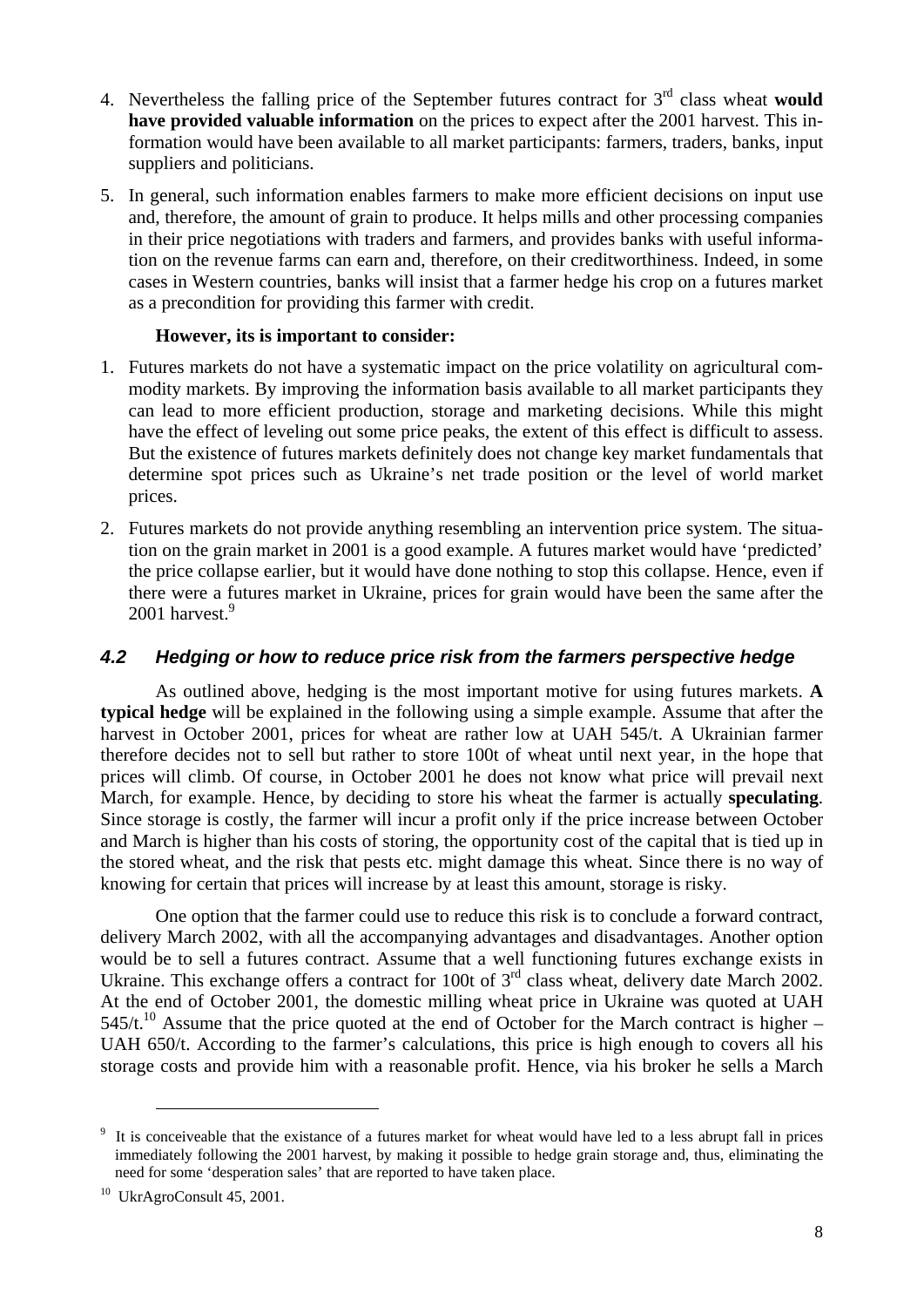futures contract on October 25. Of course, the farmer has to deposit a margin. For simplicity the margin is assumed to equal 10% of the contract volume. Hence, the farmer deposits UAH 6,500 with the clearinghouse.

Time goes by and prices change. At first, in November and December, prices increase, reaching UAH 700/t. This means that the spot price (UAH 700/t) has increased to a level that exceeds the price at which the farmer has committed himself to deliver in March (UAH 650/t). However, since the difference between these two prices (UAH 50/t) is less than 10% of the futures price (50 equals only 7,7% of 650), it is covered by margin.<sup>11</sup>

In January the government decides to cancel the import duty on grain due to an emerging shortage of milling wheat. As a result, the domestic wheat price falls back to UAH 600/t where it remains for the next few months. At the end of February the farmer decides to sell the wheat he has stored. At the prevailing spot price of UAH 600/t, his revenue amounts to UAH 60,000. However, he still owns the March 2002 futures contract; this contract commits him to delivering 100t of wheat in March for a price of UAH 650/t. To cancel this commitment he now buys an offsetting contract. This contract now costs UAH  $600/t$ , the prevailing spot price of wheat.<sup>12</sup> Since he originally sold for UAH 650/t and now buys for UAH 600/t, the farmer realises a profit of UAH 50/t on the futures market. This translates into an additional UAH 5,000 of revenue, leaving him with total revenue of UAH 65,000 (60,000 from the sale of grain and 5,000 from the clearinghouse), which is exactly what the farmer expected when he 'locked in' the price of UAH 650/t on the futures market in October. Of course, since he has no open commitment on the futures market, the exchange returns the margin of UAH 6,500 originally deposited in October. Table 3 provides an overview of the transactions associated with the hedge.

| . .                                                           | o                                  | 0                                                                 |                                                        |                                                                                            |
|---------------------------------------------------------------|------------------------------------|-------------------------------------------------------------------|--------------------------------------------------------|--------------------------------------------------------------------------------------------|
| <b>Transaction</b>                                            | <b>Price on the</b><br>spot market | <b>Price of the</b><br><b>March 2002</b><br>futures con-<br>tract | <b>Futures</b><br>price minus<br>spot price<br>(basis) | <b>Revenue (costs) in UAH</b>                                                              |
| Sell futures con-<br>tract                                    | UAH $545/t$                        | UAH $650/t$                                                       | <b>UAH 105/t</b>                                       | $(6,500)$ margin deposit                                                                   |
| 1) Buy futures<br>contract<br>2) Sell wheat on<br>spot market | UAH $600/t$                        | UAH $600/t$                                                       | UAH 0/t                                                | 1) 5,000 futures price difference<br>6,500 margin is returned<br>$2)$ 60,000 sales revenue |
|                                                               |                                    |                                                                   |                                                        |                                                                                            |

| Table 3: |  | A typical hedge transaction using futures |
|----------|--|-------------------------------------------|
|----------|--|-------------------------------------------|

In this example we have assumed that as the expiry date of the futures contract approaches (in other words, as this contract approaches so-called 'maturity'), the price of this contract will equal the prevailing spot price (UAH 600/t). The difference between the price of a futures contract on its date of maturity and the spot price on this date is referred to as the **maturity basis** (see table 3). The maturity basis will tend to equal 0 because if it does not, market participants will either buy or sell futures contracts with a view to delivering them with physical commodities that have been sold or bought on the spot market, respectively. For example, if the spot price equals UAH 600/t and the futures price equals UAH 650/t shortly prior to maturity, a trader can sell futures contracts and deliver them with wheat purchased on the spot market, making a profit of UAH 50/t (minus trasaction costs). Since many traders will want to take advantage of this riskless opportunity to make profits (this is referred to as **arbitrage**), the demand for

 $11$  Hence, no margin call is triggered. A margin call would be triggered in this example if the spot price were to climb above UAH 715/t (110% of 650). In this event a margin call would be necessary to ensure that the farmer has no incentive to breach his futures contract.

 $12$  We explain why this is the case below.